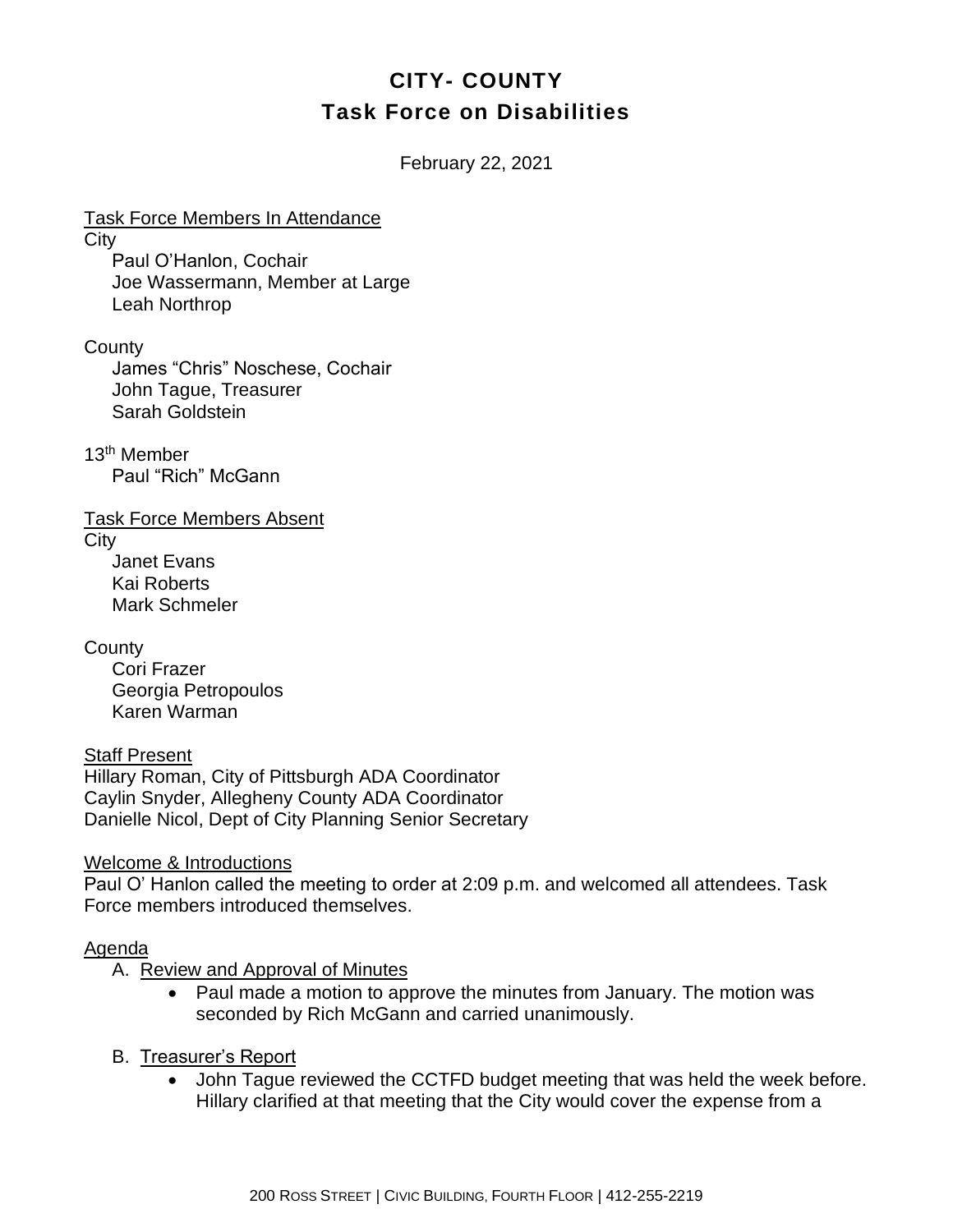meeting with DOMI/BRT but the budget meeting fell under the County's obligation.

- John plans to request a budget increase from the County due to some increased foreseen costs, including meetings that run long and subcommittee meetings. They can submit a new budget request by March 15<sup>th</sup>. John asked whether additional monies should be requested for external events including "Small Differences" funding, Veterans with disabilities employment promotion, and the annual Richard Meritzer Award.
- Paul made a motion to accept the treasurer's report. The motion was seconded by Joe Wassermann and carried unanimously.
- Paul asked that John send an email to the Task Force this week in order to generate finalized ideas for budget allocation.
- Joe brought up that during the budget meeting members decided that stakeholders from the disability employment sector should be invited to discuss the CCTFD's role in aiding initiatives. John agreed.

## A. Karen Brean: Allegheny County's Consolidated Plan

- Paul introduced Karen Brean to discuss Allegheny County's Consolidated Plan.
- Karen introduced her colleague, Kate Molinaro, to the group. Kate gave an overview of the Plan.
- The Consolidated Plan happens every five years when Allegheny County is required outline strategic priorities for community development, economic development, and housing needs for the next five years. The last five-year plan occurred during the period of the pandemic before public meetings, including the CCTFD, were occurring online. Kate will be going over what was discussed at that time and ask for feedback.
- Kate referred back to a known concern about sidewalk maintenance, particularly in suburban areas—she relayed that the County has set aside \$535,000 for compliant accessible sidewalks in areas such as the North Hills and Turtle Creek.
- The County has also addressed Fair Housing issues in the Plan by updating their analysis of fair housing choice. They've examined the barriers to fair housing in municipalities that do not create their own plan (City, Penn Hills, McKeesport).
- The Fair Housing Partnership has committed to providing at least two outreach and education events per year both inside and outside of the City.
- The Plan has incorporated analysis of impediments to fair housing in their Fair Housing Action Plan.
- Karen added they are aware of the exacerbation of housing issues as a result of the pandemic. She advises that those interested should take the citizens survey (circulated by prior email and added to the Zoom chat). Anyone who would prefer to talk through the survey should get in contact with her.
- Joe requested statistics regarding any increases in affordable housing and any comparisons and improvements since the last time Karen was able to speak with the group in 2019.
	- o Karen referenced the large amount of money the County has set aside for sidewalk improvements. She offered to look up specific statistics and send them to the group.
	- o She added that the outreach events are a response to requests for education and information-sharing events from the disability community.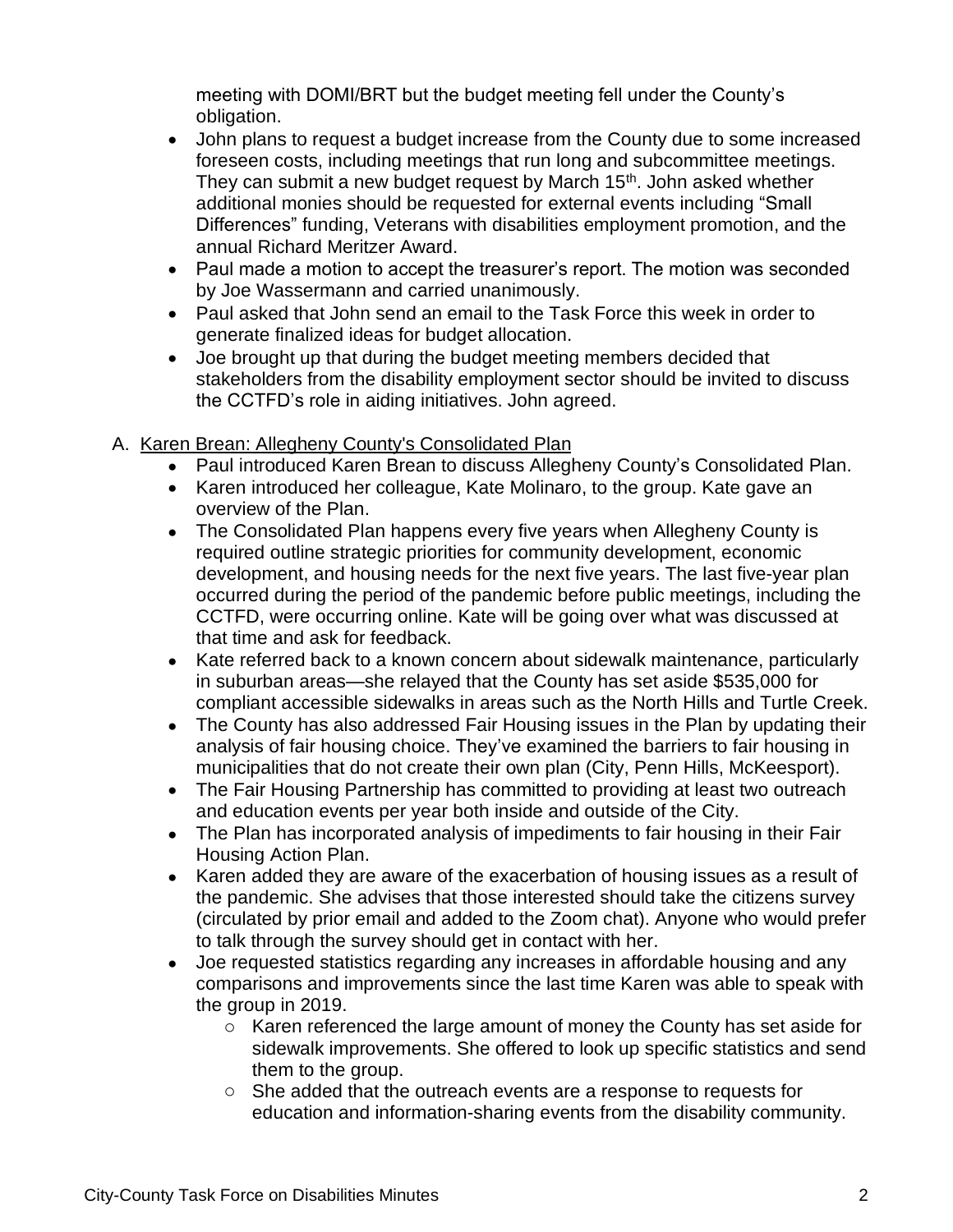- Rich relayed that he would like more access to interpreters at these events. He is concerned about the priorities of local Zoning Boards as well. Kate responded that the County has been working to help municipalities to better understand their obligations under the FHA.
- Paul is concerned that many parts of the County don't build sidewalks as part of commercial development. He is wondering whether this action will result in additional sidewalks.
	- o Kate responded that community block grant dollars can be used for both maintenance and additional sidewalk installation. She will give Paul's feedback to the County.
- Chris Noschese commented that sidewalks should be priority over bike lanes.
- Karen asked if there were any issues they haven't covered that she and Kate should know about.
- Rich brought up the height of curbs and potholes in Dormont.
- Paul added that there are issue wherein people in wheelchairs become stranded at bus stops because there are no curb cuts where they get off.
- Paul also wondered about the status of accessible housing in the County. Chris underscored the problem.
- Rich asked Paul whether there are disability advocates going to Zoning Board meetings to raise awareness; Paul wasn't sure. Chris wants the ADA advocates to go to City and County Zoning meetings.
- Karen and Kate will be talking to authorities about low-income housing and the Dept of Human Services about a homelessness needs assessment.
- Karen will share information about the needs hearings she referenced. There will be opportunity for the public to make statements.
	- $\circ$  The first of these meetings will be March 10<sup>th</sup>.

## B. PDP: high impact projects and implementation of the Downtown Advisory Group Mobility Plan

- Katheryn Schlesinger presented part two of the Downton Pittsburgh Mobility Plan from the Pittsburgh Downtown Partnership (PDP), focusing on the high impact projects and priorities.
- Katheryn presented a slide show that described economic impact data since the pandemic.
- PDP is prioritizing equitable mobility and is supporting an intuitive and responsive network for Downtown Mobility.
- Kathryn offered to forward the presentation to anyone who is interested in reviewing it later.
- She asked for feedback on the best way/s PDP can stay engaged with the disability community.
- Paul offered that since the presentation wasn't accessible for blind and low-vision individuals, it might be best for PDP to return for a more discussion-focused visit.
- Rich added that the City and County need to be involved in whatever plans are proposed.
- Chris suggested that PDP hire more people with disabilities to help them have a fuller understanding of the needs of people with disabilities.
- Chris Watts agreed to come back in April or May to follow up with the CCTFD.

## C. BRT: DOMI update on accessible parking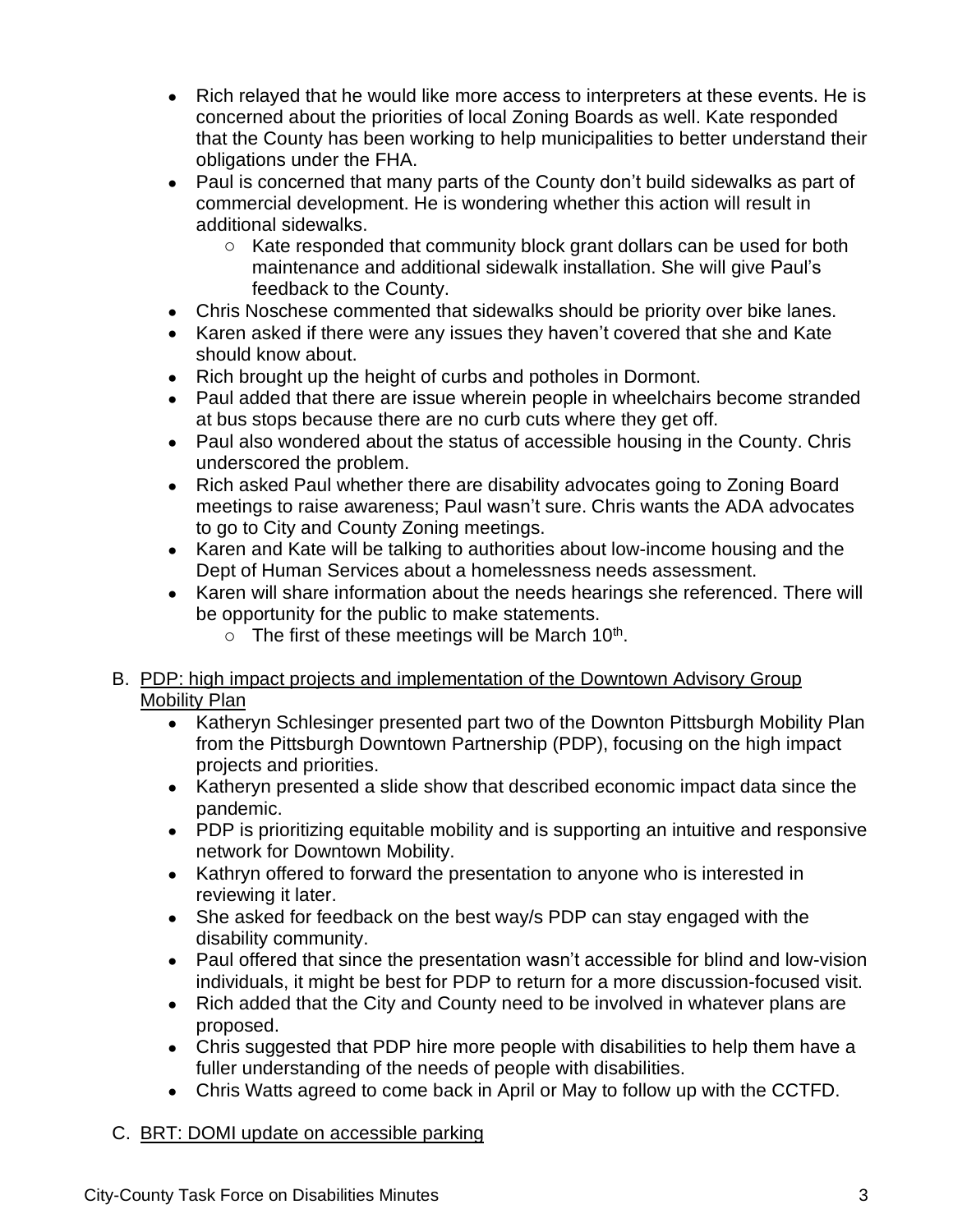- Project Manager Steve Auterman from DOMI introduced himself to the group. He has been working with Port Authority and its consultant group, AECOM on the BRT project.
- Steve told the group that the design phase is nearly over and construction may begin as early as fall of this year.
- BRTs goals are to improve bus and pedestrian access in Downtown, Uptown, and Oakland.
- There will be a number of accessibility improvements, including curb cuts, audible signals, and push-button cross signals.
- The project includes a protected bike lane through Downtown, Uptown, and Oakland that is at the sidewalk level rather than the street.
- The project will shift use of the street and in some cases will remove and reconfigure parking, which he understands is an accessibility concern.
- There will also be bus stop consolidation, resulting in fewer stops, but this is not anticipated to be an excessive burden. For example, there will be bus stops approximately every 500 ft in Uptown.
- Steve has been working with Paul and other advocates to ensure equitable relocation of accessible parking spaces. Steve is concerned about the loss and relocation of a number of spaces on the right side of the street in Uptown. This limits the ability vans with right-side lifts to load directly onto the sidewalk. He has found a number of work arounds but acknowledges that there is still work to be done to ensure full accessibility.
- He noted that the US Access Board has not finalized their guidance on accessible public streets, which leaves gaps in public and private understanding around project management for projects like the BRT.
- Paul asked Steve why all of the parking cannot be moved over to the right side to accommodate those who require lifts.
	- $\circ$  Steve shared his computer screen showing one potential accommodation. The image showed a car pulled up to a bumped-in curb with an access isle between the car and the sidewalk. If the car were facing the other way, the car could park against the curb, leaving space for a person unloading on the street side. For this to work, the sidewalk must be narrowed in those locations. Steve isn't sure this is possible in all cases.
	- o Paul noted that even if this diagram did work, it would still be a very tight area for a person in a wheelchair to get in and out of safely.
	- o Paul and Steve acknowledged that this design is somewhat inconsistent with other US Access Board recommendations and would only be possible in some of the BRT plan and does not include Downtown.
- Steve noted that there are a number of spaces in the plan that are being reviewed by the design team for accessibility. He will communicate whatever they come up with to the CCTFD.
- He told the group that of the spaces being removed, there is only one space that is confirmed to be in use and the team is working with the resident who requested it.
- The BRT group is working with the nearby medical facility and PPG Paints Arena to ensure safe drop-off/pick-up areas for their buildings.
- Steve clarified for Paul that the parking aspect of the BRT is DOMI's obligation.